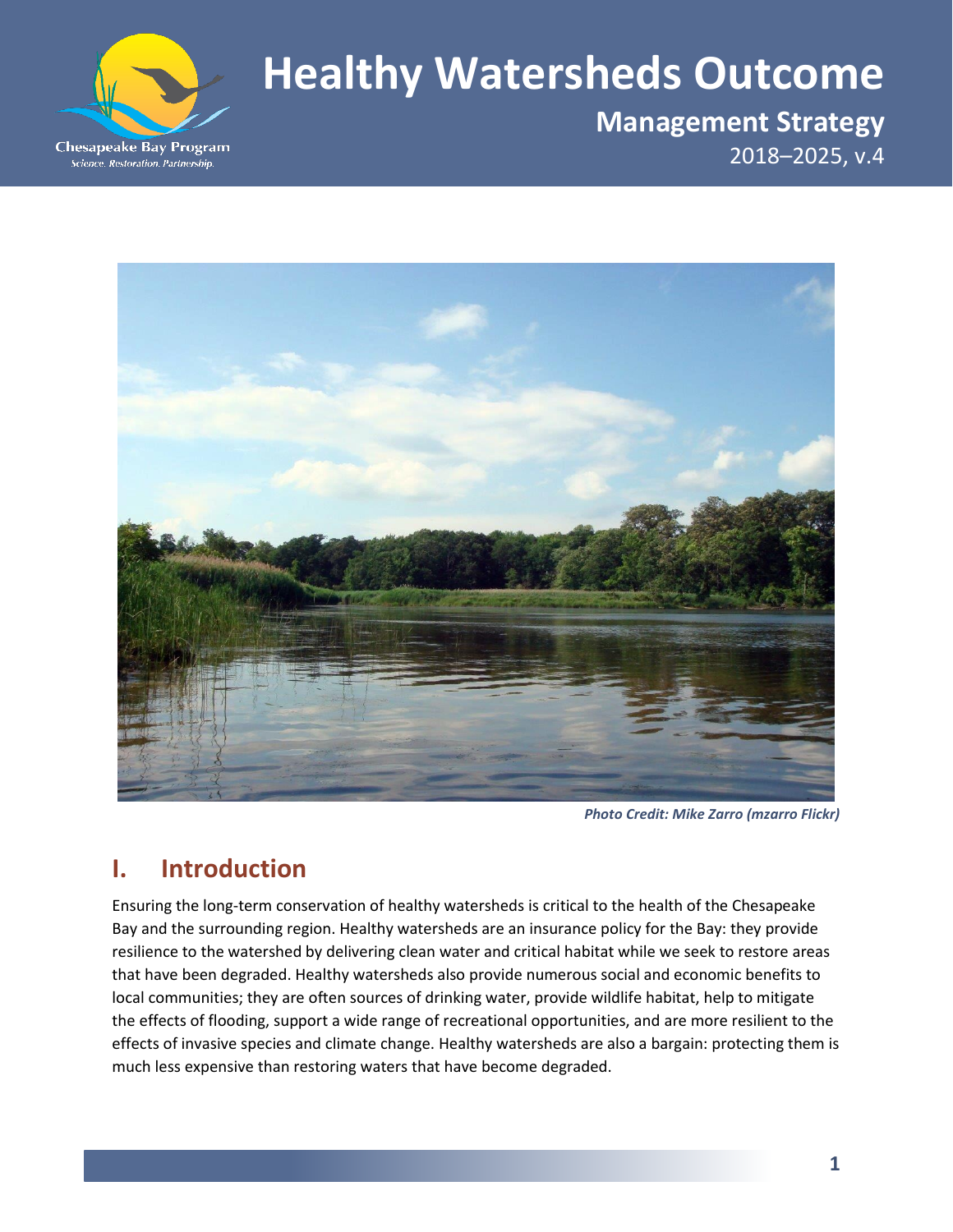Strategies to ensure the long-term conservation of healthy watersheds, as developed by the Chesapeake Bay Program, focus on five areas: 1) tracking the health of watersheds and our effectiveness in protecting them, 2) strengthening local commitment and capacity to protect healthy watersheds, 3) improving protection of state-identified healthy watersheds under federal programs and federal agency decision-making, 4) supporting state-based efforts to improve assessment and protection of healthy watersheds, and 5) improving cross outcome cooperation, coordination, and integration.

# **II. Goal, Outcome and Baseline**

This management strategy identifies approaches for achieving the following goal and outcome:



# *Healthy Watersheds Goal*

Sustain state-identified healthy waters and watersheds recognized for their high quality and/or high ecological value.

# *Healthy Watersheds Outcome*

100 percent of state-identified currently healthy waters and watersheds remain healthy.

# **Baseline and Current Condition**

Protecting healthy watersheds is the natural complement to cleaning up those that have become degraded (e.g., through the establishment and implementation of the Chesapeake Bay Total Maximum Daily Load (TMDL)). Activities that protect healthy waters and watersheds–including land conservation, local ordinances, anti-degradation policies, and other measures–often cost less and can be more effective at maintaining health than restoration.

Due to varying definitions of "healthy watershed," the Maintain Healthy Watersheds Goal Implementation Team (goal team) made the strategic decision to not seek a common definition for the healthy waters and watersheds addressed in this Outcome. Each jurisdiction has its own individual programs and responsibilities for watershed protection. Honoring states' preferences, the goal team chose to move forward by focusing on developing resources related to tracking watershed health and vulnerability, and recognizing state-identified currently healthy waters and watersheds.

Individual [state definitions for healthy waters and watersheds](https://stat.chesapeakebay.net/?q=node/131&quicktabs_21=0) as well as a preliminary draft baseline [map of state-identified healthy waters and watersheds](https://www.chesapeakebay.net/channel_files/25452/healthy_watersheds_pl_update.pdf) are available online. The goal team has developed the state-identified healthy watersheds dataset and the baseline map was completed in 2017. A summary of individual state definitions can also be reviewed in Section V of this management strategy. Note: Updated information will be maintained online, as refined by states.

It should be noted that watershed health across the Bay region currently ranges from impaired (i.e., not meeting the numeric/narrative criteria that support beneficial use designations) to exceptional/outstanding (i.e., reference reaches, some Tier 3 waters). The activities included in this strategy seek to sustain watershed health where it is high, exceptional, and/or outstanding, and to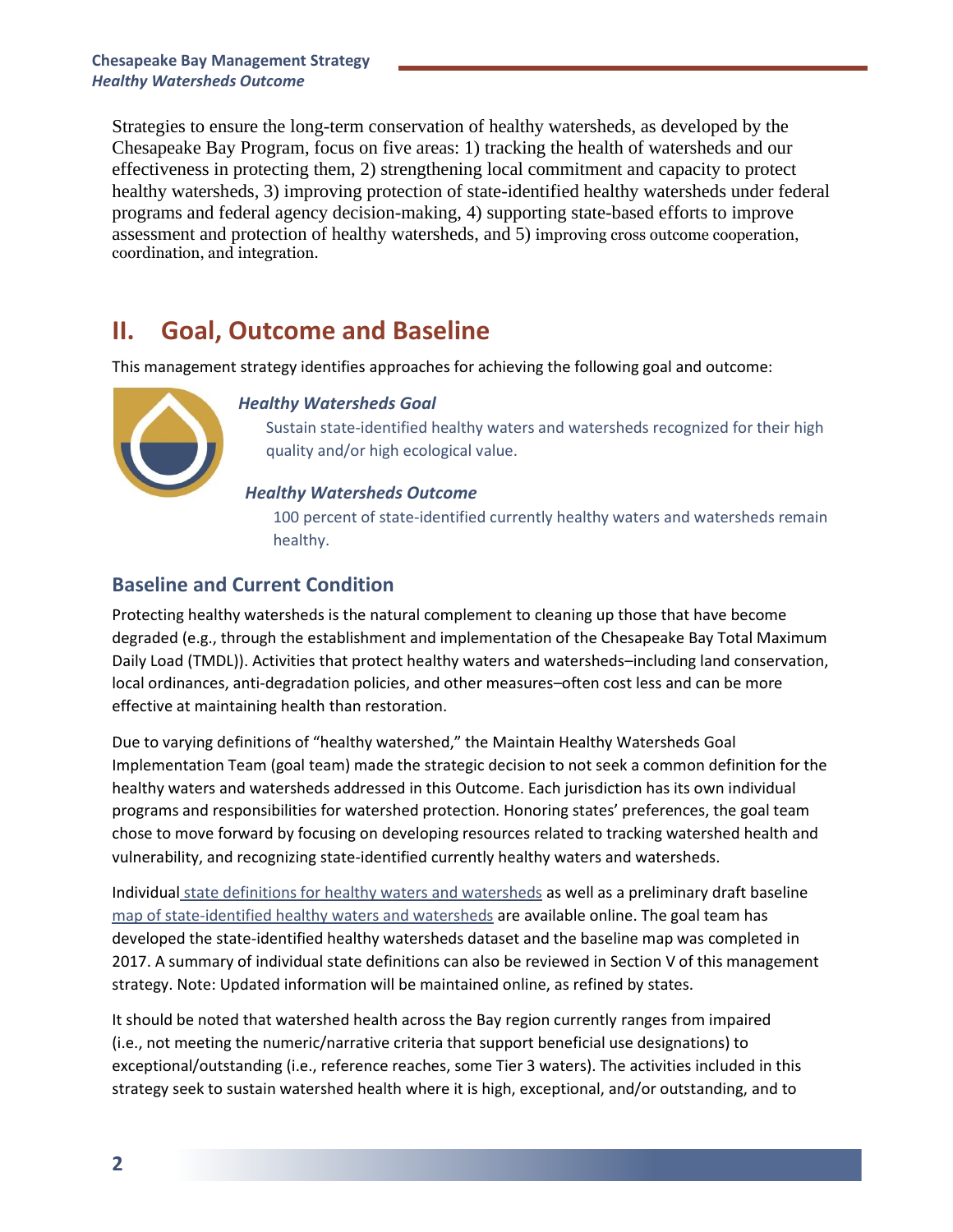increase the overall number of healthy watersheds in the future. The goal of sustaining state-identified healthy waters and watersheds to the extent that 100 percent of them remain healthy is aspirational, but achievable.

# **III. Participating Partners**

As noted above, each partner cooperating to achieve healthy watershed goals has unique policies, procedures, tools, and other resources. Each will apply their own internal methods, programs, and policies in support of the healthy watersheds goal. All partners listed below will cooperate, to the extent their resources will allow, in building a coordinated approach.

- State of Delaware
- District of Columbia
- State of Maryland
- State of New York
- Commonwealth of Pennsylvania
- Commonwealth of Virginia
- State of West Virginia
- Chesapeake Bay Commission
- National Oceanic and Atmospheric Administration (NOAA)
- National Park Service (NPS)
- U.S. Army Corps of Engineers (USACE)
- U.S. Environmental Protection Agency (EPA)
- U.S. Fish and Wildlife Service (USFWS)
- U.S. Forest Service (USFS)
- U.S. Geological Survey (USGS)
- The Nature Conservancy (TNC)
- Local Jurisdiction Partners

# **Local Engagement**

While state, federal, and regional partners can provide important support for healthy watersheds protection, local governments, watershed associations, nonprofits, and private sector entities also play key roles. Private land trusts, nature preserves, conservation organizations, and other nongovernmental entities can often move quickly to protect targeted and available lands through direct purchase or acquisition of easements, development rights, or other means. These organizations often partner with local, state, and federal agencies, and typically provide a sustained level of real-world focus for localized efforts to protect healthy waters and watersheds.

Local governments also have the ability to protect sources of drinking water and preserve lands valued highly by the public as nature preserves, parks, greenways, recreational areas, and wildlife habitat. Local tools for healthy watershed protection include planning (comprehensive, park and recreation, transportation, economic development, water resources, etc.); official maps; land use regulations including sub-division and land development and zoning; land and easement purchases; post construction stormwater management and mitigation requirements; and a variety of other tools.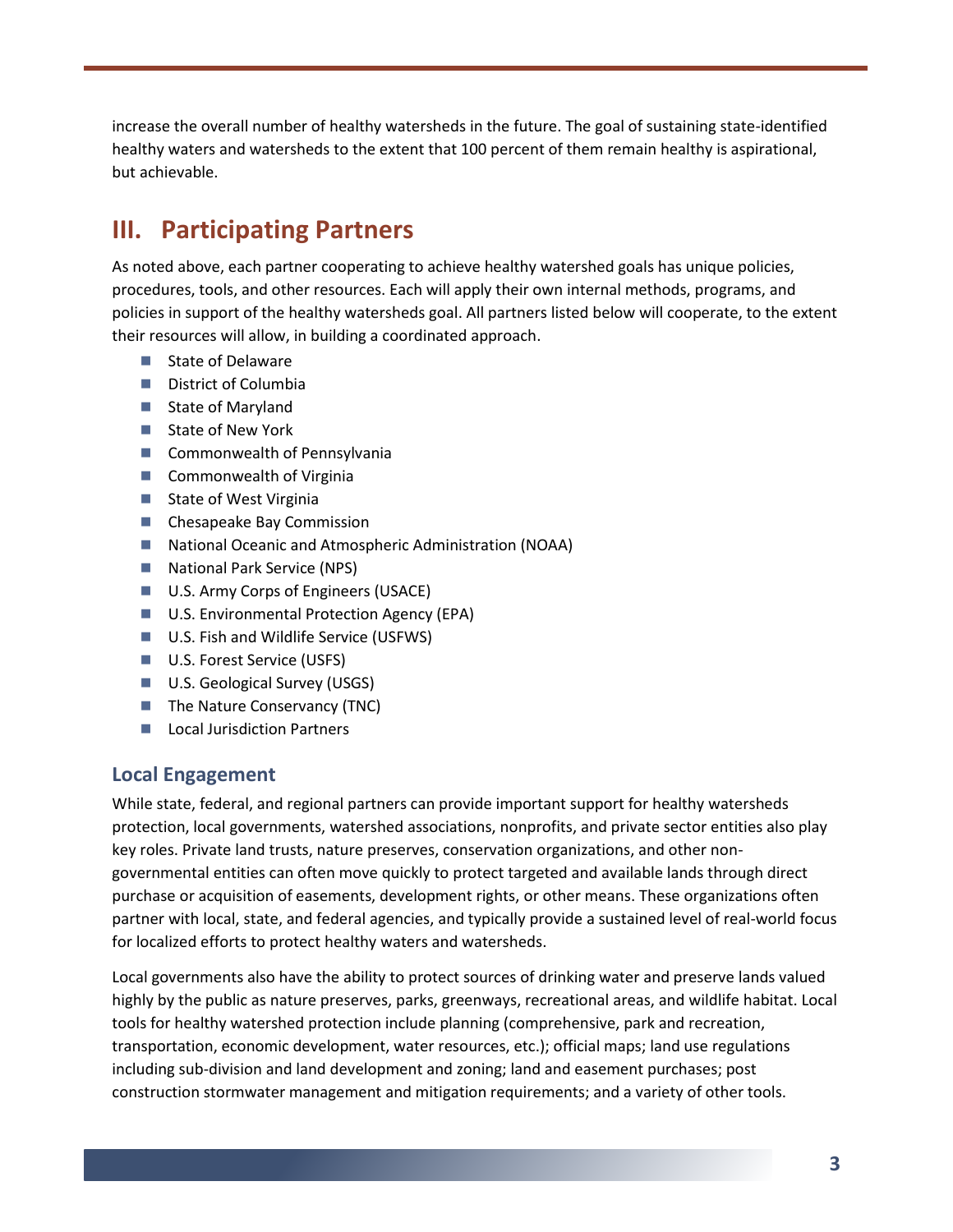# **IV. Factors Influencing Success**

#### **1. Scientific and Technical Understanding:**

#### a. **Information about the status of healthy waters/watersheds**

Information is a key factor influencing our ability to meet this goal. This information is key to assess and guide action, and determine:

- Where healthy waters and their contributing watersheds are (what is our baseline?)
- How their status changes over time (are we achieving the goal?)
- Which healthy watersheds are most vulnerable to degradation (where should we invest limited resources?)
- Within watersheds, which lands are most important to protect in order to maintain healthy waters at the outlet?

### a. **Human and Natural Factors (Population Growth)**

A wide range of natural and human factors influence the attainment of the healthy watersheds protection goal, though many "natural" factors may have human primary/secondary causes. For example, air quality and air deposition, climate change, and invasive species are all associated to some degree with past and current human activities. Likewise, changing stream flow regimes and channel stability are often linked to human induced land use changes in the watershed.

### **2. Dissemination of Scientific Information, Data and tools**

In assessing the range of factors influencing our ability to meet this goal, land use change-- specifically the amount, type, and way in which land use change occurs---is the single biggest factor impacting healthy watersheds. Local governments, planning district commissions and watershed organizations are often the key factor in healthy watershed protection because of their role in local land use decisions. Ensuring that those officials making the land use decisions and those organizations and entities influencing those decisions have the best information on healthy watersheds is essential to achieve this goal. Our collective work should, include development of information needs described above; enhancement of scientific, technical, and policy tools; and a process for educating, engaging, and involving local communities in healthy watershed protection.

### **3. Management and Actions**

a. **Cumulative action, with a focus on local engagement, state and federal actors (Government and Legislative Engagement and Partner Coordination)** Achieving this outcome will not happen through any one mechanism or stakeholder. Rather, multiple actions are needed from a diversity of entities to ensure healthy watershed protection. Actions can include regulatory and non-regulatory programs at the State and Federal level, ranging from basic anti-degradation and permit program safeguards to land and easement purchases to educational programs. While there are many excellent examples of healthy watershed protection initiatives in the Chesapeake Bay region, these actions often occur in isolation. It is important to understand How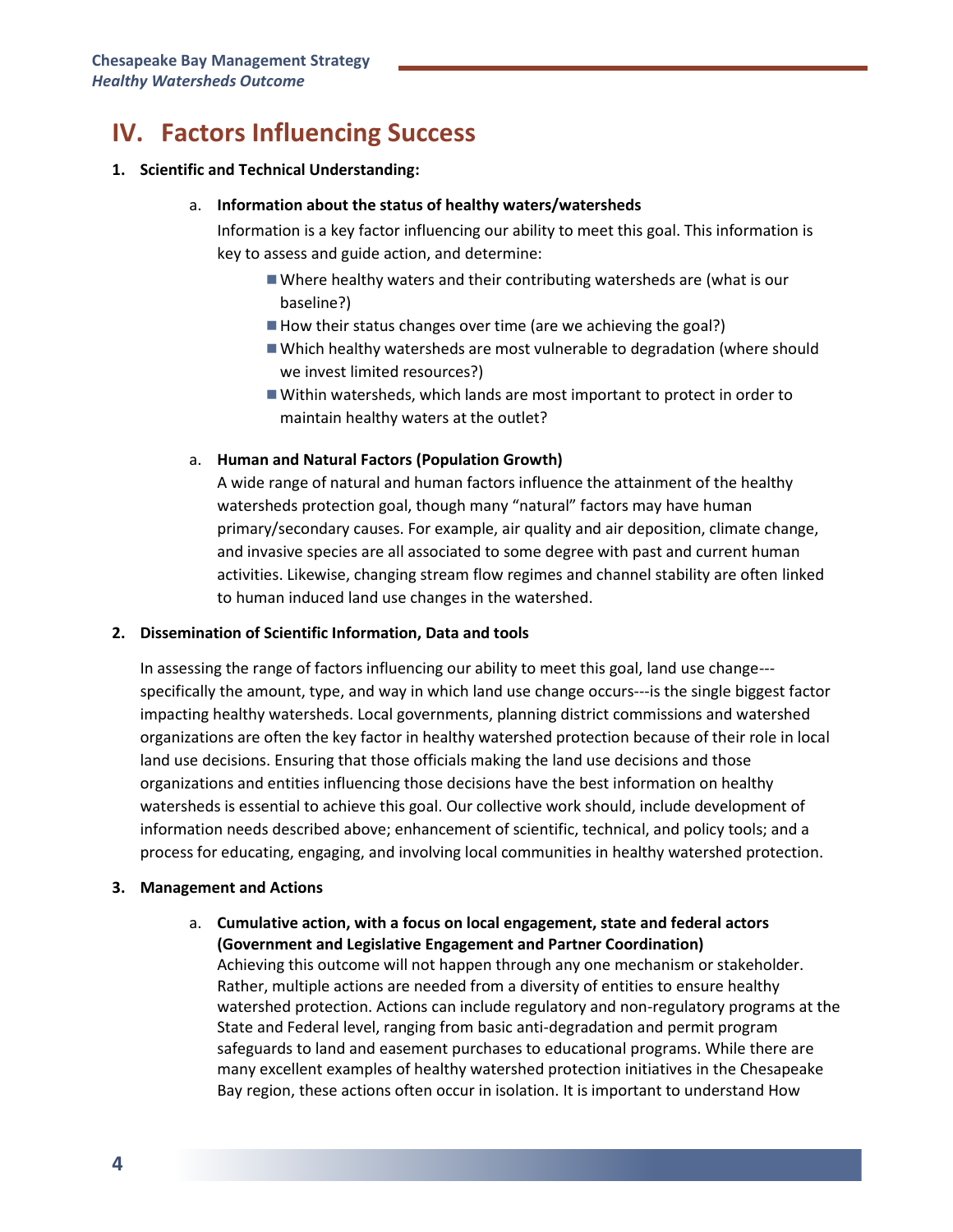effective are our management strategies at sustaining healthy watersheds (are our investments working?)

State and federal actors can greatly affect the protection of a healthy watershed, and routinely review significant actions on the ground which alter land use, and issue National Pollution Discharge Elimination System (NPDES) permits and Section 404 Clean Water Act (CWA) permits related to dredge and fill, state CWA 401 water quality compliance certifications, Federal Energy Regulatory (FERC) permits (e.g. for drilling, natural gas extraction and conveyance, pipelines, compressor stations, and other energyrelated infrastructure), highway and other transportation-related Environmental Impact Statement (EIS) and funding decisions; and make other, related findings that cumulatively have a substantial influence on the health of watersheds.

#### b. **Federal, State and Local Regulatory Framework (Engagement)**

Increasing urban development, including transportation infrastructure is the most significant influence on watershed health through changing land use and other habitat modifications. The regulatory landscape, resources of public and private sector organizations, and degree of support at the local and state levels represent key factors that influence the partnership's capacity to protect healthy watersheds. These factors can be summarized into two key themes: a) knowledge about the status of healthy waters/watersheds, and b) cumulative action, with a focus on local engagement, state and federal actors. Each is addressed below.

# **V. Current Efforts and Gaps**

State and local governments have many of the framework elements in place to protect healthy and high quality waters, and have been doing so for many years. These framework elements include broad policies, requirements, land use provisions and programs that acquire – through donation or purchase – designated lands, conservation easements, or development rights to ensure key critical areas retain their ability to infiltrate precipitation, moderate runoff, trap pollutants, stabilize channels, and provide habitat for aquatic and terrestrial species.

However, there are gaps in these current efforts. Many watersheds are not monitored, assessed, or considered by managers unless there is some activity regarding a change in status – a development proposal, a new wastewater plant, a dredge/fill permit application, a new roadway, timber harvest and other proposed activities. Inventory, assessment, and other information on healthy watersheds is often unavailable, and there is not an overarching framework to identify, characterize, prioritize, and protect vulnerable areas. In addition, enhancements are needed for the array of scientific, technical, and policy tools, and for approaches to engage and involve local jurisdictions in protection efforts. The following sections address current efforts and gaps and are organized under the subject headings of the management approaches outlined in Section VI.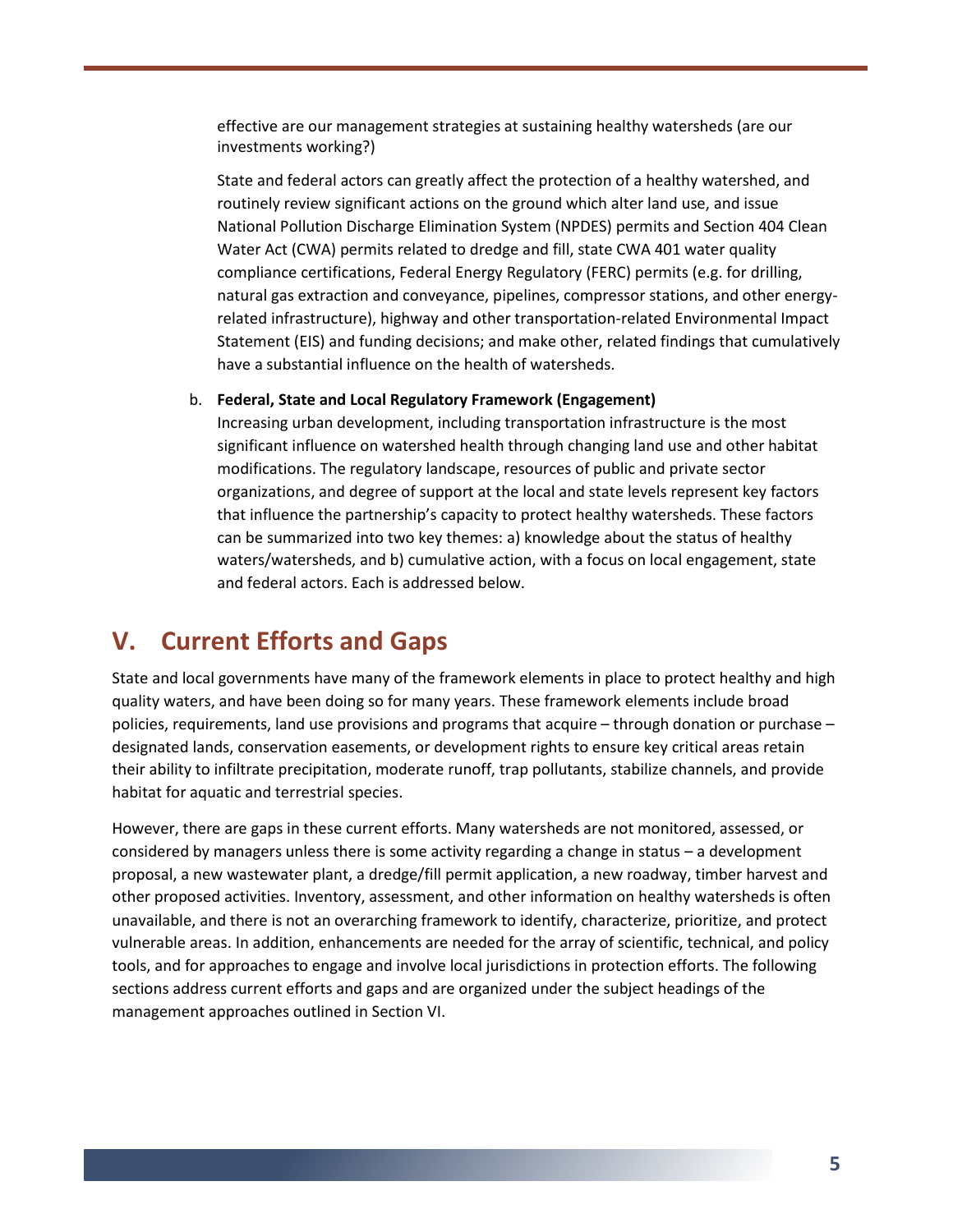# **Tracking: Where are healthy waters and watersheds, and how vulnerable are they?**

**a)** Inventory of Healthy Watersheds

All states have some level of physical and chemical monitoring data with which to assess watershed health. In addition, some states and federal agencies use online and remote sensing tools to collect additional information, such as land use/cover, riparian buffer width, location of conservation areas/practices, and other data. Comprehensive methods typically integrate a suite of analytical factors, such as water quality data, landscape condition, biota, ecological components, hydrology, geomorphology, and other factors. Some states in the Bay watershed are developing integrated watershed assessment methods. For example, Maryland is using GreenPrint to identify targeted ecological areas and fragmentation/development of natural and working lands. Virginia is using the Interactive Stream Assessment Resource (INSTAR) to identify and rank healthy streams through a stream ecological integrity assessment procedure.

#### *Gap:*

The bulk of activity regarding the collection and use of watershed condition information has been used to characterize impaired watersheds for restoration, rather than to identify, characterize, and protect healthy watersheds. There is a lack of resources for repeated or periodic field assessments of stream health to assure we are maintaining existing healthy waters and watersheds.

#### *Gap:*

Currently, the status and importance of healthy watersheds are not being conveyed to local government decision makers and other organizations and entities consistently across all Chesapeake Bay jurisdictions. As a result, these local managers are not aware of the resources that are available nor what types of protective measures are needed to protect those resources.

### **b)** Vulnerability Information

Healthy watersheds can be affected by residential, commercial, transportation, and other construction activities; energy resource development; water withdrawals; dams and other barriers; agricultural runoff, and other nonpoint sources of pollution. Vulnerability assessments that capture various risks to healthy watersheds and characterize them quantitatively and/or qualitatively can help managers prioritize areas according to risk and better target resources. The U.S. Geological Survey (USGS) and other government agencies have developed and deployed urban land use change and other models in the past, which could be refined and incorporated into a vulnerability assessment tool. The West Virginia Watershed Assessment Pilot Project–supported by U.S. Environmental Protection Agency (EPA) Region 3, the state's Department of Environmental Protection, and The Nature Conservancy–produced individual watershed reports and an interactive web tool that displays the results of the analysis and selected spatial data with attribute information for five sub-basin Hydrological Unit Code (8-digit HUCs). The ranking of planning units generated in the assessment can be used to identify and prioritize areas within the watershed for conservation, restoration, or mitigation activities, depending upon stakeholders' goals and resources.

Tetra Tech is completing work with EPA, HWGIT staff, and jurisdiction leads as part of a 2018 GIT funding project entitled The Preliminary State-Identified Healthy Watersheds Vulnerability Assessments for the Chesapeake Bay Watershed (PHWA), renamed the Chesapeake Healthy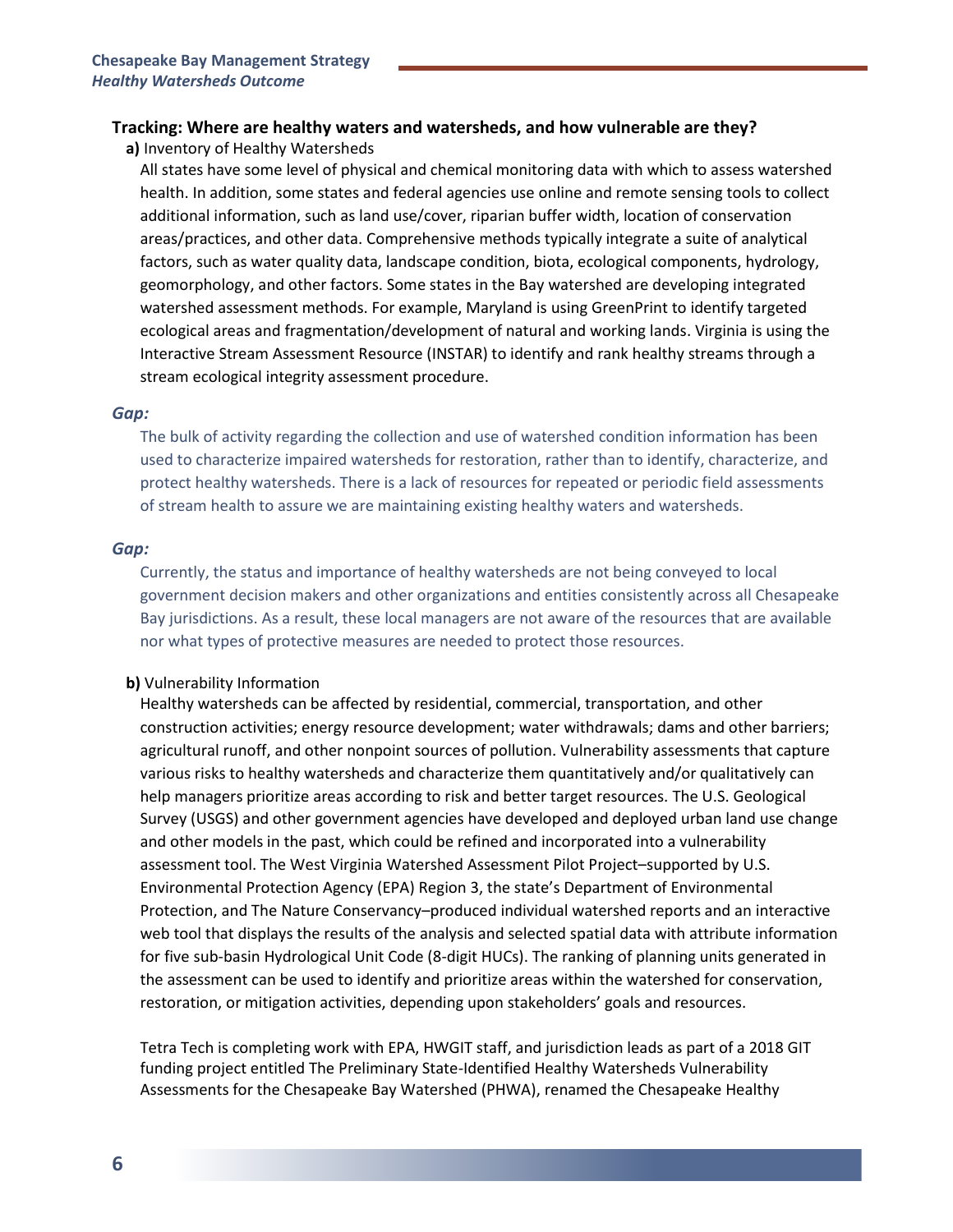Watersheds Assessment (CHWA). The aim of this project is to (1) identify, obtain, and integrate appropriate state data to augment the EPA assessment to summarize conditions of state-identified healthy watersheds, (2) identify state-identified healthy watershed vulnerabilities, and (3) develop an approach that can be utilized in the future to determine if state-identified healthy watersheds are being maintained. This project will help determine if the Healthy Watersheds outcome is being met and will help to understand and potentially begin to address specific healthy watershed vulnerabilities.

#### *Gap:*

Widespread assessments of healthy watershed vulnerability are not available. There are no resources for a management response in the event the Chesapeake Healthy Watersheds Assessment or other indirect measures of watershed health or vulnerability identify waters or watersheds that may be threatened. The Vulnerability assessment, as outlined in the CHWA can identify various tiers of risk–for example, through a five-point scale from very high to very low–by integrating parameters such as watershed condition, urban growth proximity/pressure, development trends, water demand forecasts, invasive species threats, upstream activities, land ownership type and future plans, current transportation access, future transportation infrastructure plans, and other factors.

#### **c)** Prioritization for Protection

1. Prioritization approaches for healthy watershed protection efforts

With a database of healthy watersheds and information on their current condition, existing protections, and relative vulnerability, managers could begin to prioritize them in terms of risk and evaluate whether additional protective measures are warranted. For example, in most states high quality (i.e., Tier 2) waters can be degraded if the sponsors of a new or expanded activity (e.g., wastewater treatment plant, new development) can demonstrate 1) they have considered and ruled out possible alternatives, and 2) the project represents an important economic or social development. Allowable degradation cannot result in a loss of waterbody use(s), but can be significant nonetheless. Healthy watersheds with relatively weak protective measures and high vulnerability to near-term risks might be considered for additional protection, such as purchase by a land trust, enhanced effluent limitations, or application of development design standards that preserve important riparian and adjacent areas.

#### *Gap:*

Some level of prioritization within agencies and private sector organizations may exist, but the details are not clear, and the information may not be readily accessible or available to external parties.

# 2. Identification and application of protective measures for healthy watersheds facing high-level near-term risks

Watersheds that are high quality, exceptional, outstanding, or otherwise healthy and are subject to significant changes in land use or upstream impacts to water quality may require additional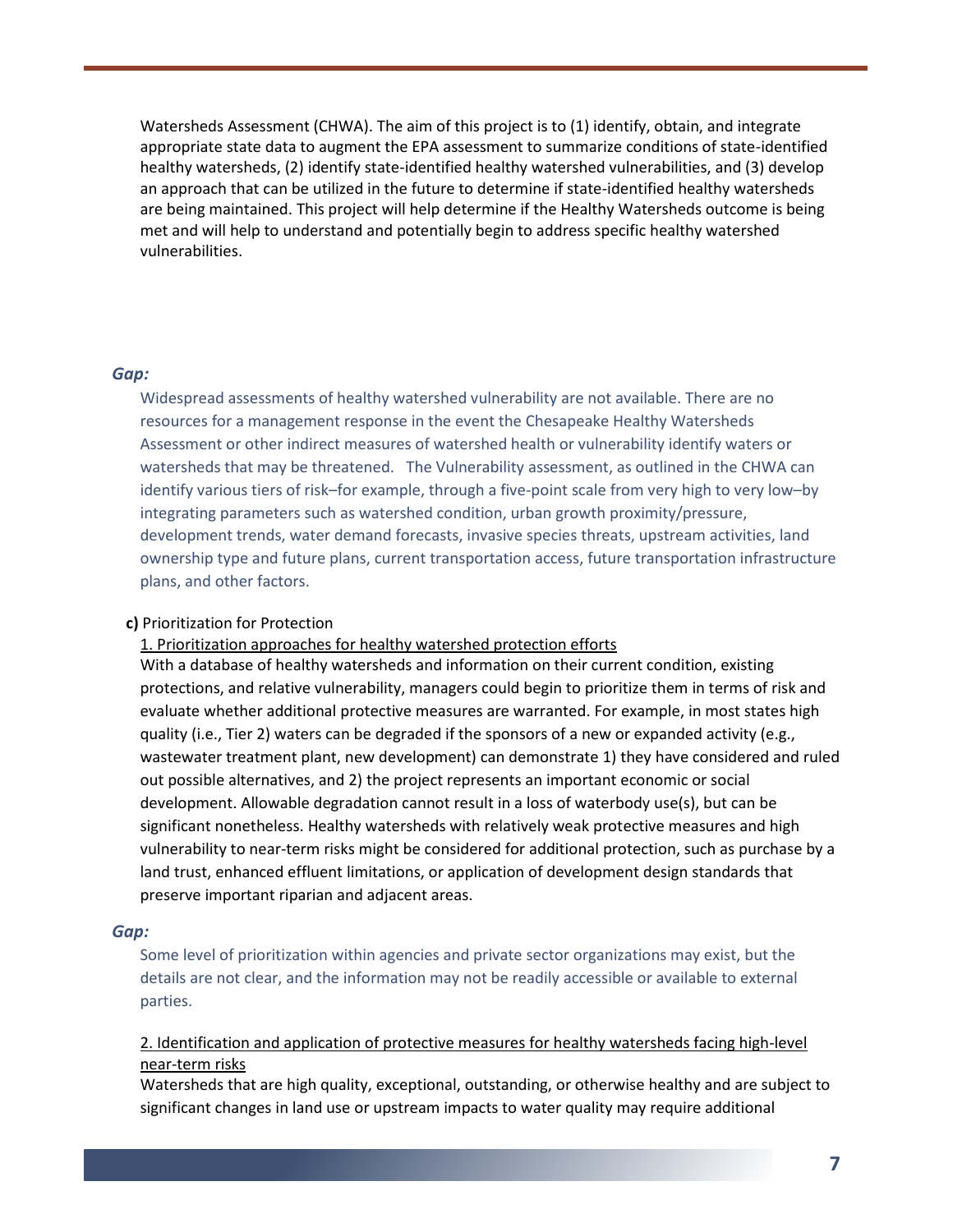protective measures. Depending on specific circumstances, these measures may include outright purchase of land or easements (e.g., using Clean Water Act Section 319 funds or land trust donations), preservation of critical riparian and adjacent areas, more stringent stormwater management controls, nutrient removal onsite wastewater treatment systems, better animal waste management facilities, and enhanced permit requirements.

#### *Gap:*

The array of protective measures available vary across the states, and even within the states – i.e., some local jurisdictions may have significant resources and policy tools to address watershed risks, while others may not. Protection program elements vary, and may include habitat and stream corridor protection, conservation tax credits, landowner stewardship, sustainable forestry, in-stream flow and lake level controls, water resource policies, source water and groundwater protection, antidegradation, wetland protection, invasive species control, compliance monitoring, and other programs. While the potential tools for protection are numerous, they are not infinite: a list of such tools and where they are available can be assembled. This gap underscores the need to coordinate with the Land Use Options Evaluation Outcome.

#### **d)** Assessment Information

1. Characterization of existing protective measures for state-identified healthy watersheds Healthy watersheds are protected by a number of Federal and State laws and regulations including additional anti-degradation protection for waters of a significantly better water quality, more stringent limits on discharges to state waters, and targeted land conservation. For example, state Clean Water Act Section 319 management plans are beginning to include elements of healthy watershed protection. Clean Water Act Section 404 "dredge and fill" discharge permits include requirements for avoiding, minimizing, or mitigating waterbody impacts, and offer "fee in lieu of mitigation" programs that often support restoration activities.

#### *Gap:*

These measures vary in their application across the Bay region, and can vary in their effectiveness. Private sector resources to identify and protect watersheds are scarce overall, especially in undeveloped rural areas where healthy watersheds may be found. Among regulatory safeguards, anti-degradation programs with strict requirements for alternatives analyses and quantified demonstrations of social and/or economic benefits for projects that may degrade water quality may be more effective than general permit programs, which typically don't conduct individual project reviews. Healthy watershed protection programs would benefit from some knowledge regarding the type and relative effectiveness of existing safeguards.

#### **Local Leadership: Local commitment and capacity to protect their healthy watersheds**

Local communities play a vital role in identifying and protecting highly valued waterways and watersheds. Lakes, rivers, streams, wetlands, estuaries, and coastal waters often benefit recreation, tourism, aesthetics, and water supply for homes, industry, and businesses. A variety of local stakeholders often influence watershed management. Planning, zoning, and public works professionals have a responsibility to ensure the economic vitality of their jurisdiction while maintaining such core functions as water quality and flood protection, stormwater management, source water protection and recreational opportunities. Local advocates may promote the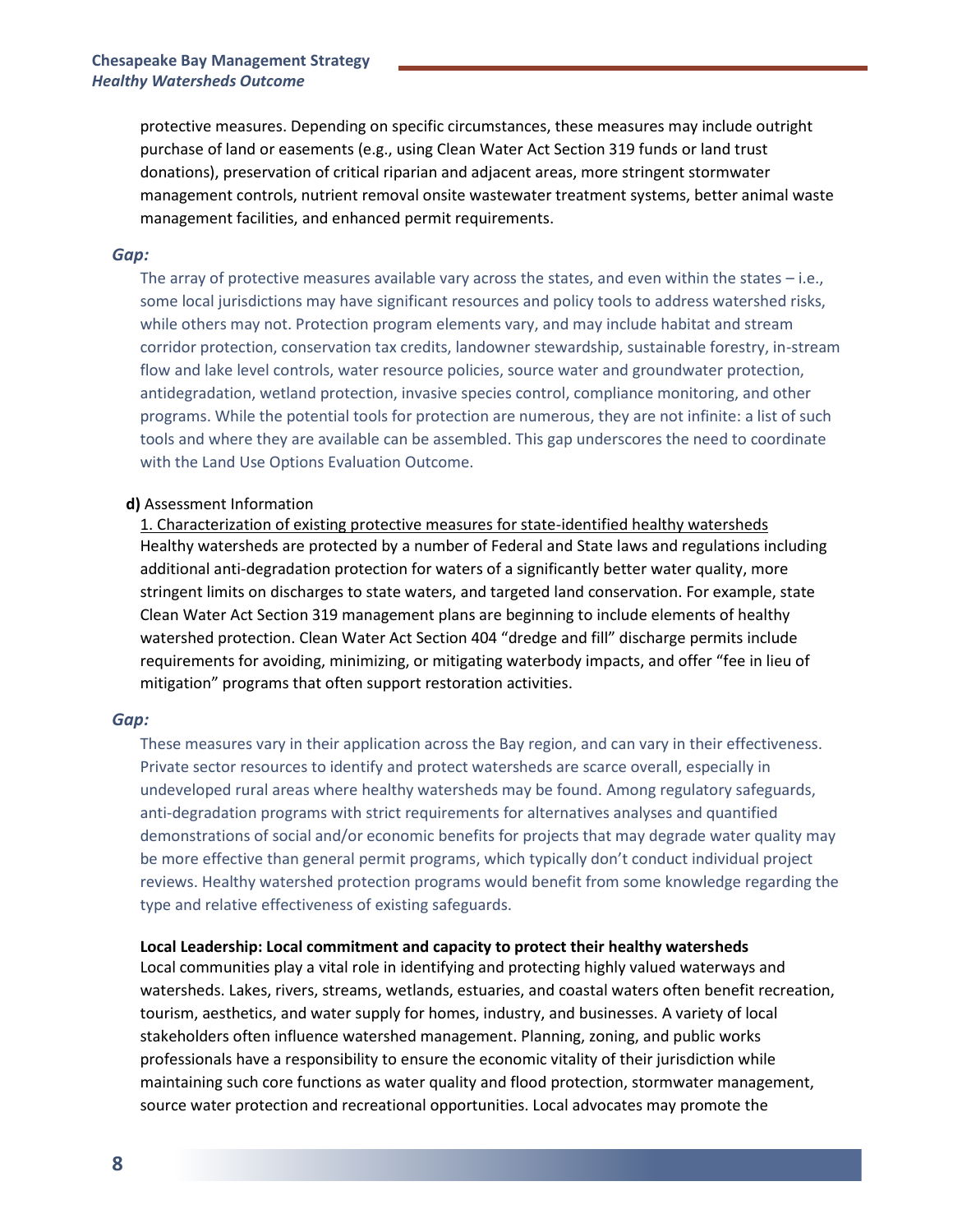designation or expansion of natural areas, greenways, green infrastructure, forested land, fisheries, and other assets. Real estate professionals and property owners often interests in maintaining these community assets. Unfortunately, the values associated with maintaining healthy watersheds have too often not been adequately or consistently conveyed to local communities, particularly to local decision makers.

#### *Gap:*

As local governments focus on addressing their core functions including education, public safety, land use decision making and complying with a variety of water quality requirements, they are seldom able to adequately identify and protect healthy watersheds. Both outreach and education will be needed to inform local governments, watershed organizations, and planning district commissions of the resources and tools available, and of how they might be applied locally. Outreach efforts will need to focus on 1) the importance and value of local waters, and 2) the tools that are available to protect local waters.

#### **Federal and State Leadership:**

**a)** Scientific, technical, and policy tools to identify, characterize, and protect healthy watersheds The implementation of the activities described broadly in this strategy and detailed in the biennial workplans will require the use of various scientific, technical, and policy tools, such as watershed assessment methodologies, vulnerability analyses, and tailored packages of protective measures. Many of these tools are available now, and are being applied across the Bay region. The CHWA can be utilized along with other direct measures of stream and watershed health to develop information related to "signals of change" where we work to identify areas that may be threatened based on the landscape metrics in the CHWA and determine what appropriate measures can be taken to help prevent further degradation. This could take the form of additional monitoring to confirm what the CHWA may be signaling, integration with management resources and responses to prevent future degradation or other appropriate management response.

The Healthy Watersheds Forestry TMDL Forest Retention Study is an ongoing project currently in its third phase and designed specifically to begin to address this gap. This project engages local planners and other key stakeholders and assist them in policy and management of healthy waters and watersheds, as well as serving as a model for the development of incentives for land conservation in healthy watersheds.

#### *Gap:*

The usage of existing tools is not universal, even within states. Furthermore, some tools are underdeveloped, poorly supported, and unsuited for widespread sharing and/or integration. The goal team has identified the following needs: creation of a forum for mutual learning and exploration of scientific and management issues; further development of information resources, including health and protection status tracking capabilities and support for communication about healthy watershed identification and protection; and promotion of the science that supports better characterization and protection of healthy watersheds. There is a continued gap related to how to distill resources related to the Chesapeake Healthy watersheds assessment and the resources related to policies, plans, incentives and tools that help address land use conversion.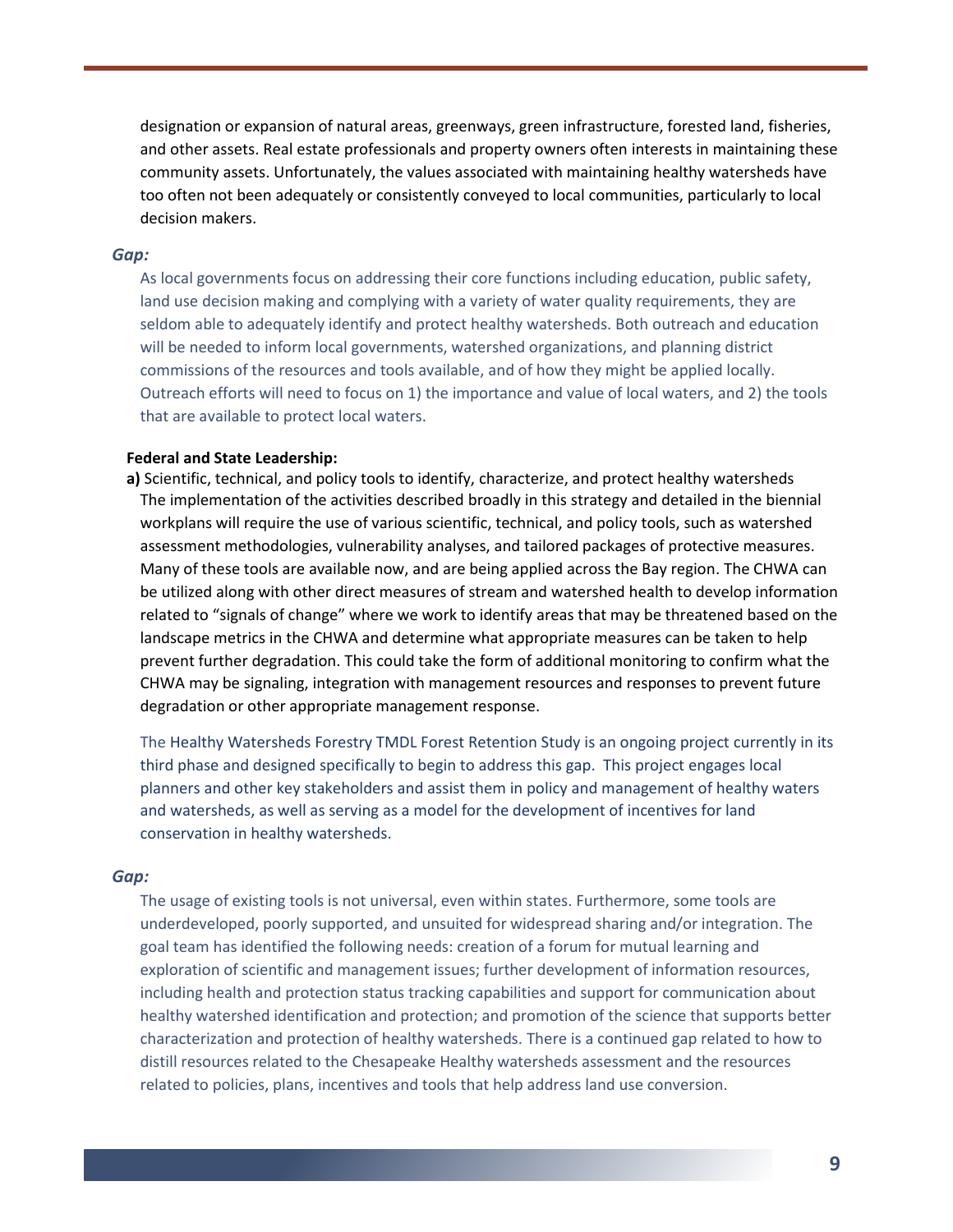### **b)** Current State Efforts

The following are descriptions of jurisdictions' healthy waters and watersheds definitions. Contacts for each state are also listed.

**Delaware:** All of Delaware's tributaries to the Chesapeake Bay are impaired by nitrogen, phosphorus, and/or bacteria. Although they do not specifically define "healthy watersheds," being impaired is an indication that the watershed is not healthy. Delaware promulgated TMDL regulations for all of these tributaries long before the Bay TMDL and will not consider them to be unimpaired until they meet Delaware's Surface Water Quality Standards and no longer cause downstream impacts to the Chesapeake Bay.

**District of Columbia:** Washington, D.C. is primarily urbanized and therefore has not identified currently healthy watersheds. However, the District Department of the Environment (DDOE) has a number of laws and programs that focus on improving watershed health. These laws and programs include: storm water management, sediment and erosion control, and water quality regulations; incentive programs promoting the installation of best management practices; a RiverSmart Homes program; incentives for the installation of green roofs on buildings; and Bay-friendly tree planting events.

**Maryland:** Anti-degradation Tier II catchments will be used for Maryland's healthy watersheds data layer. This includes non-tidal watersheds under regulatory anti-degradation protection that exceed minimum applicable water quality criteria and standards. Currently, Tier II streams are identified according to fish and benthic indices of biotic integrity. Tier II streams are grouped into catchments and those with current Assimilative Capacity, or the natural capacity of a water body to dilute and absorb pollutants and prevent harmful effects, are included in the Tier II catchments for what the state considers to be healthy watersheds.

**New York:** The Waterbody Inventory/Priority Waterbodies List (WI/PWL) is an inventory of the state's surface water quality. The category of "No Known Impact" represents "segments where monitoring data and information indicate that there are no use restrictions or other water quality impacts/issues" and is being used to determine New York's healthy waters and watersheds.

**Pennsylvania:** Designated or existing uses classified as Exceptional Value or High Quality are used as the basis for identifying Pennsylvania's healthy waters and watersheds.

### High Quality Water

Chemistry meets water quality criteria at least 99 percent of the time for dissolved oxygen, iron, dissolved copper, temperature, dissolved nickel, dissolved cadmium, ammonia nitrogen, dissolved zinc, pH, dissolved arsenic, dissolved lead, and aluminum.

### Biology – qualifiers for

- 1. Biological assessment supports high quality aquatic community using peer reviewed biological assessment procedures (e.g., surface water is compared to reference stream or watershed and receives a benthic macroinvertebrate score of at least 83 percent)
- 2. Class A wild trout stream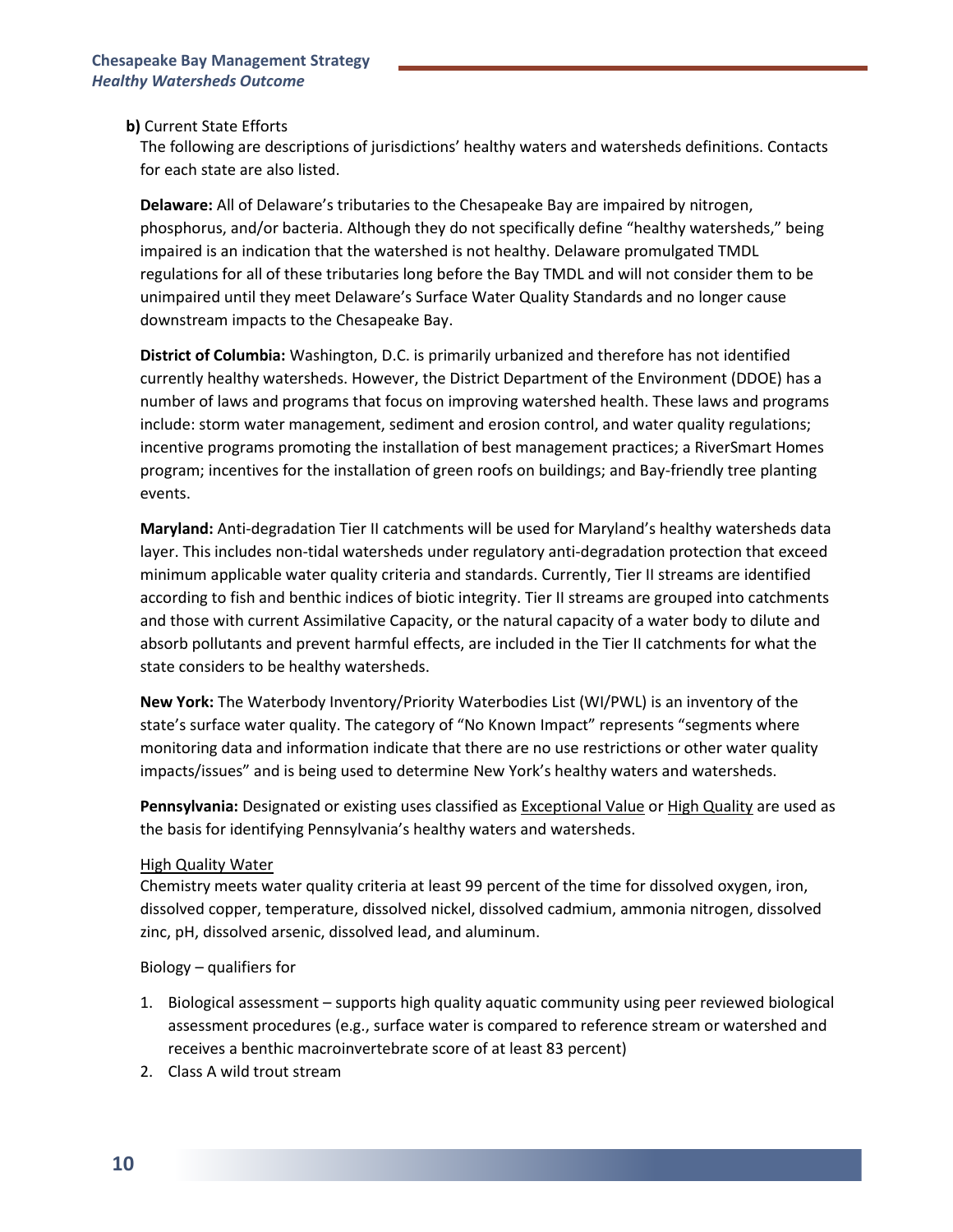### Exceptional Value Water

Meets requirements of High Quality Water and…

- Is located in a National Wildlife Refuge
- Is located in a designated State Park or State Forest natural area, National Natural Landmark, federal or state wild river, federal wilderness area or national recreational area
- Is an outstanding national, state, regional or local resource water
- Is a surface water of exceptional recreational significance
- Achieves a benthic score of at least 92 percent compared to reference conditions
- $\blacksquare$  Is a wilderness trout stream
- Is a surface water of exceptional ecological significance

**Virginia:** The Interactive Stream Assessment Resource (INSTAR) designates Virginia's ecologically healthiest watersheds. The goal of INSTAR is to develop a complementary, synoptic, and geospatial database for fish and macroinvertebrate community composition and abundance at stream locations throughout the state, including larger (fourth order or greater) non-wadeable streams and rivers.

INSTAR, and the extensive aquatic resources database on which it runs, supports a wide variety of stream assessment, management, and conservation activities aimed at restoring and protecting aquatic living resources throughout the Commonwealth. Once identified as "healthy", these stream reaches are integrated into the Virginia Department of Conservation and Recreation, Natural Heritage Program Data Explorer, and represented as Stream Conservation Units (SCUs). Data are shared with land trusts, local government; planning districts and other state and federal agencies to guide land use, land management and conservation decisions.

**West Virginia:** West Virginia does not have a state-defined "healthy watersheds" program or definition. West Virginia's anti-degradation rule can be applied to help define this category of streams. West Virginia's Tier 3 waters are known as "outstanding national resource waters." These include waters in Federal Wilderness Areas, specifically designated federal waters, and high quality waters or naturally reproducing trout streams in state parks, national parks, and national forests.

| <b>State</b>         | <b>Contact</b>                               |
|----------------------|----------------------------------------------|
| Delaware             | Steve Williams (DNREC)                       |
| District of Columbia | Matt Robinson (DOEE)                         |
| Maryland             | Angel Valdez (MDE)                           |
| New York             | Lauren Townley (NYS DEC)                     |
| Pennsylvania         | Scott Carney (PA DEP)                        |
| Virginia             | Todd Janeski (VDCR)                          |
| West Virginia        | Tim Craddock (WVDEP), Chad Thompson (WV DEP) |

| State contacts for tracking healthy watersheds and spatial data: |  |
|------------------------------------------------------------------|--|
|------------------------------------------------------------------|--|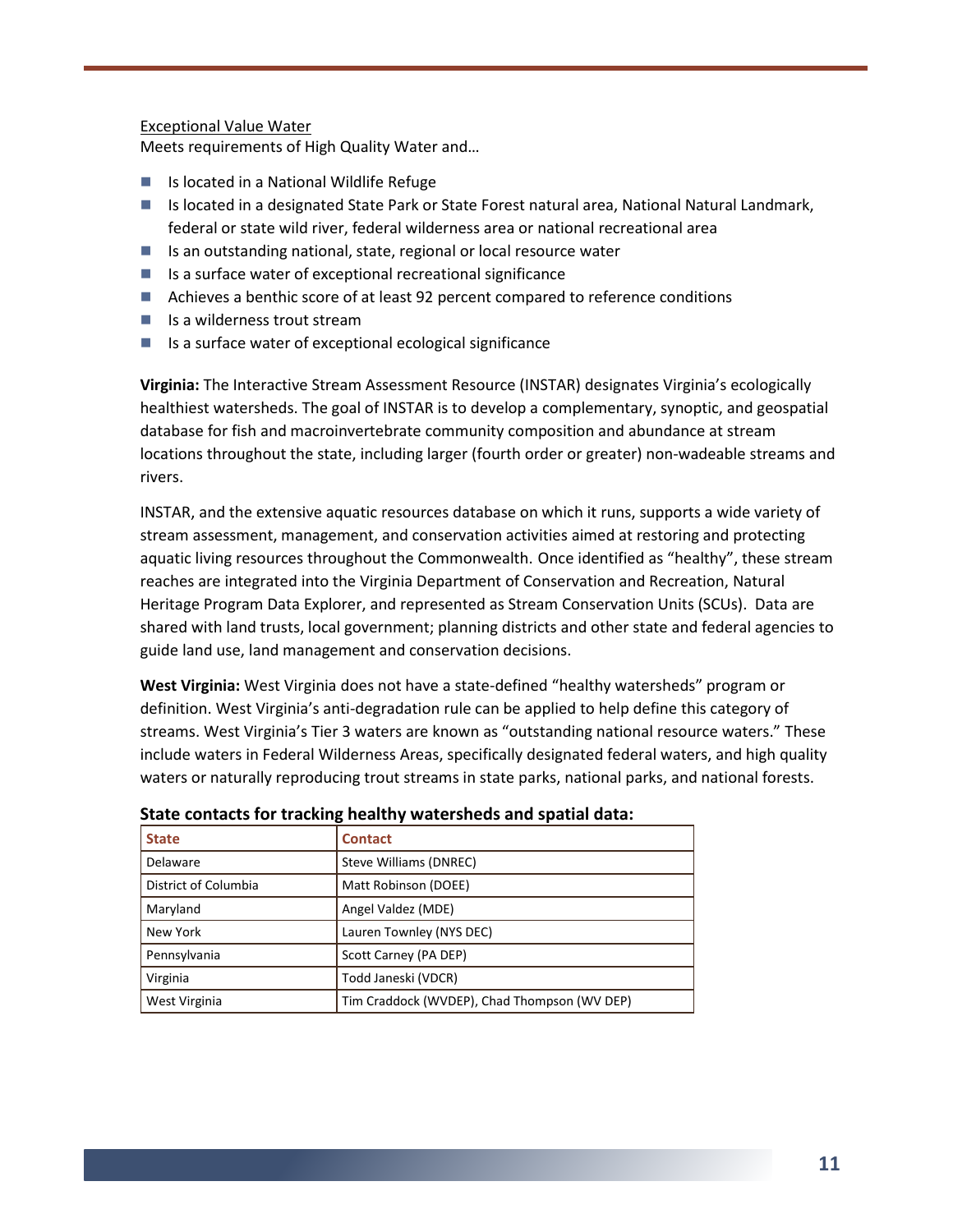# **VI. Management Approaches**

The Healthy Watersheds Goal and Outcome can only be achieved through the cumulative impact of a wide variety of actions undertaken by a multitude of actors at many scales. Recognizing this, our management approach is to focus on four key areas where the Chesapeake Bay Program's investments can make the highest contribution: 1) tracking the health of watersheds and our effectiveness in protecting them, 2) strengthening local commitment and capacity to protect healthy watersheds, 3) improving the protection of state-identified healthy watersheds under federal programs and federal agency decision-making, and 4) supporting state-based efforts to improve the assessment and protection of healthy watersheds.

These actions address high priority influencing factors and gaps, *and* take advantage of the unique strengths of the partnership: cross-management strategy coordination, alignment for multiple benefits, analysis and data products at a Bay-wide scale, and access to/connection to federal agencies. The first three approaches, driven by partnership investments, will be complemented by actions that states may undertake unilaterally, such as improving the assessment and monitoring of healthy watersheds, strengthening the implementation of anti-degradation and other regulatory programs, and better targeting land protection programs. The partnership provides a valuable forum for mutual learning and exploration of scientific and management issues that can support state efforts in these areas.

The goal team will work together to carry out the following actions and strategies to achieve the Healthy Watersheds Goal. These approaches seek to address the factors affecting our ability to meet the goal and the gaps identified above. Specific tasks for each activity will be listed in the biennial workplans developed for each strategy element.

**Management Approach #1: Tracking: Where are healthy watersheds and how are they doing?** The goal team has completed a Chesapeake Healthy Watersheds Assessment that is being investigated as to how best it can inform watershed health over time. Several general actions have been identified and are listed below. A framework for tracking healthy watersheds and watershed protection could be thought as a four legged stool or feedback loop, including: 1) maps of state-identified healthy watersheds, 2) the best available assessments of the vulnerability of those watersheds, 3) the most current information on protections that are in place to ensure the long-term sustainability of watershed health, and 4) analyses on land use change or other landscape characteristics to track the health and viability of the watersheds over time.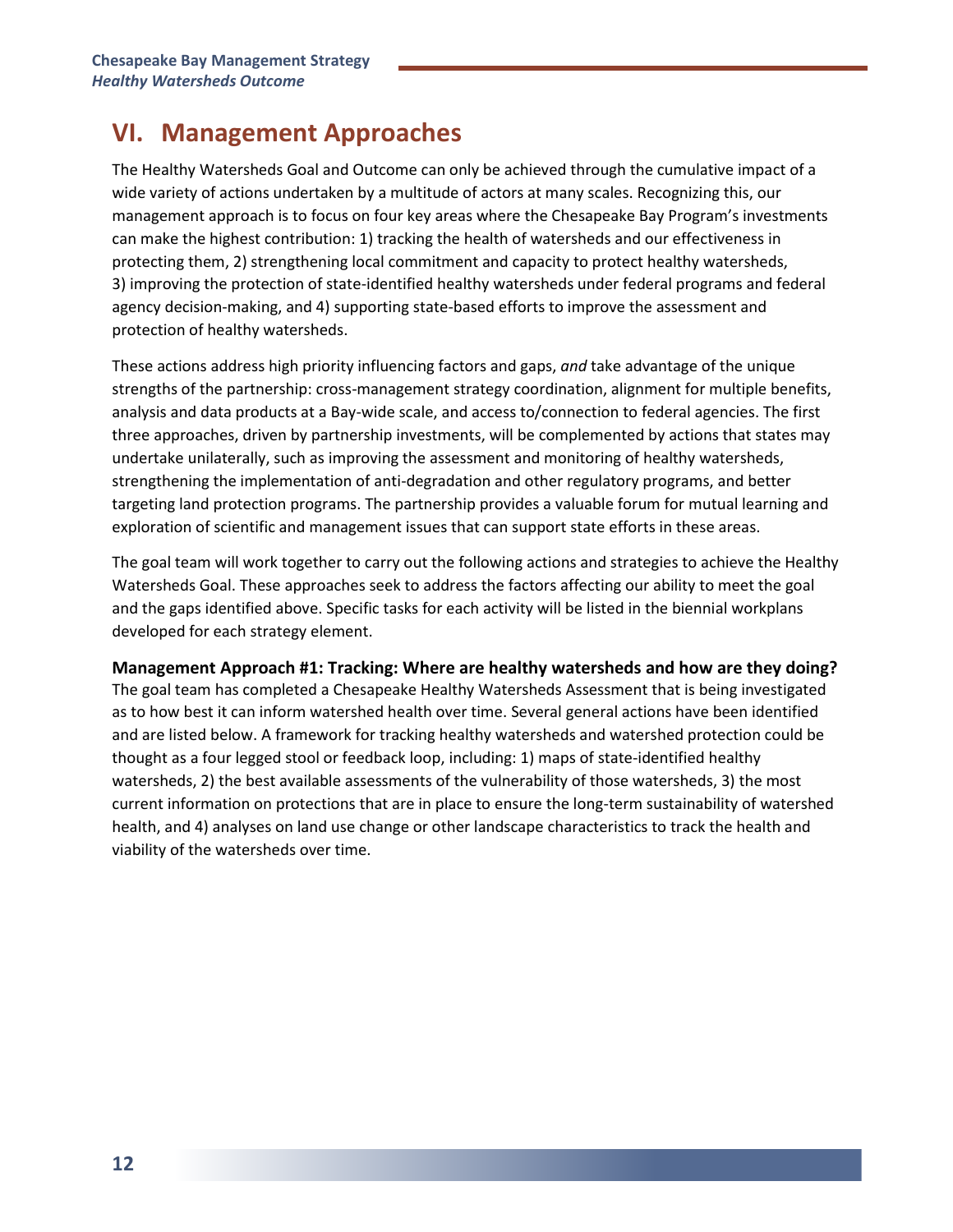



- **Inventory of Healthy Watersheds** Refine the baseline mapping dataset of state-identified healthy waters and watersheds. Information will be based on existing datasets maintained and provided by states (e.g., high quality, exceptional, outstanding waters and watersheds). Additional ancillary data will be utilized from information from other public and private sector entities, for informational purposes and context.
- **Vulnerability Information** Develop and apply tools or methods that integrate various inputs to characterize watershed vulnerability to future high-level risks. Tools may consider watershed condition, urban growth proximity/pressure, energy development trends, water demand forecasts, invasive species threats, upstream activities, land ownership type and future plans, current transportation access, future transportation infrastructure plans, climate change and sea level rise, and other factors. Establish a framework for assessing the capacity of healthy watersheds to absorb additional cumulative impacts, and incorporate that framework into local, state and federal decision-making.
- **Prioritization for Protection** Collaborate with other goal teams to compile information on state and federal land protection priorities and determine overlap with high-risk healthy watersheds for additional protective measures when appropriate. This also complements the Land Conservation Goal. Additional prioritization approaches may consider vulnerability, ecological, and other factors.

*Additional Protections* – the most current information on protections (in addition to land protection) that are in place to assure long-term sustainability of watershed health including programs and policies related to:

- a. *Local Leadership* strengthen local commitment and capacity to protect their healthy watersheds
- b. *Federal leadership* increase communication within the federal agency partners, so that federal programs and agency decision-making are more protective of state-identified healthy watersheds
- c. *Support state-based efforts* encourage and recognize important activities within states
- **Assessment Information** To the extent resources allow, states will work with the goal team to maintain and expand their assessment activities where possible to ensure that conditions in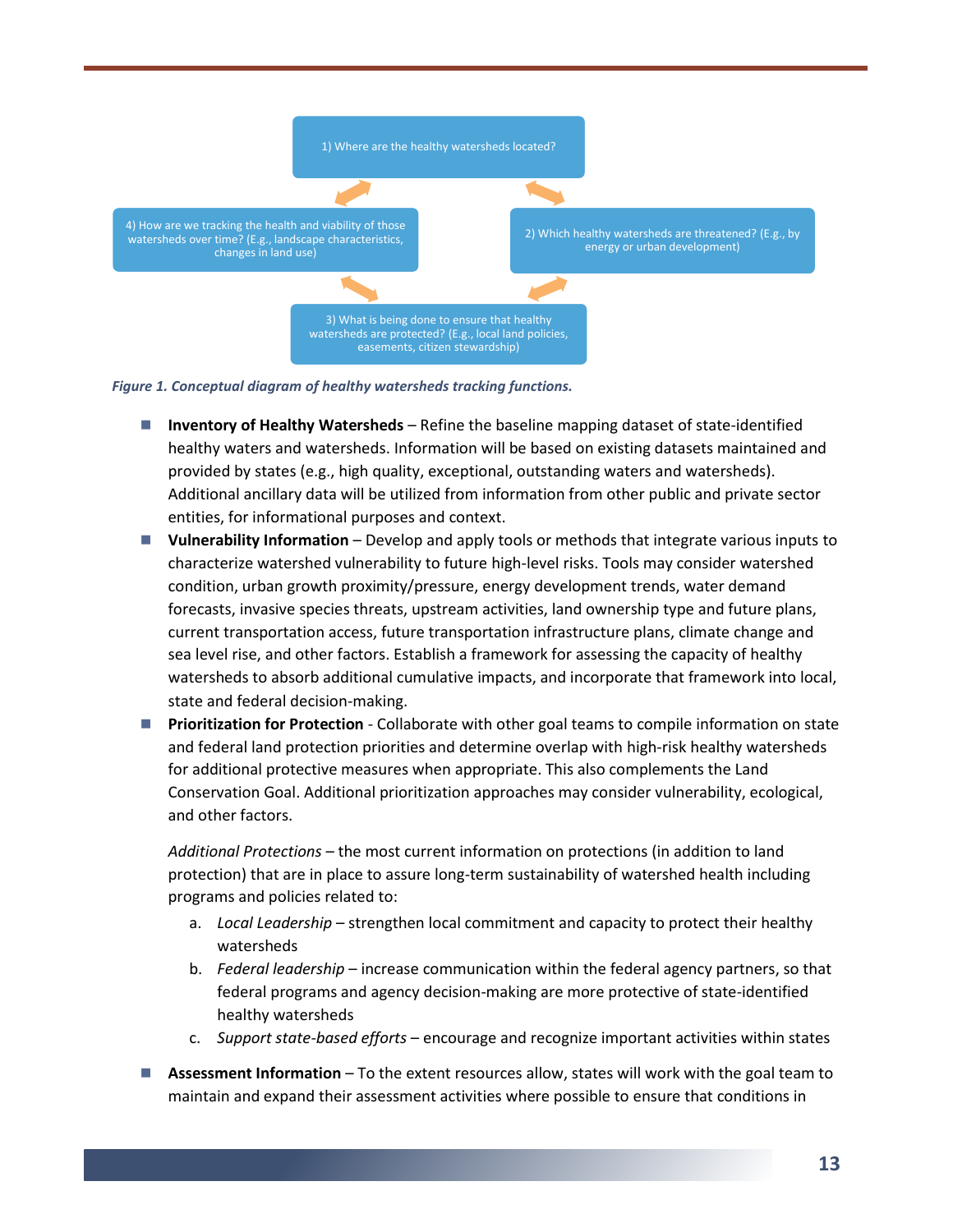healthy watersheds are characterized and relevant data is integrated into a new tracking framework. Future assessment information may include data collected for state Integrated Reports, reference reach studies, and other sources. There is a need for additional resources to track the overall health of State Identified Healthy watersheds through repeated periodic assessment of stream health. Streams that are in the 'middle' – or marginally healthy – are at potential risk of being overlooked as there are no programmatic or regulatory drivers to target actions that prevent further degradation, nor restoration. The Goal Team will work collaboratively with the Stream Health workgroup to develop a method to track the improvement/degradation of marginal streams.

# **Management Approach #2: Local Leadership: Strengthen local commitment and capacity to protect their healthy watersheds**

Increasing the number of communities striving to protect healthy watersheds and improving the effectiveness and success of their efforts are essential to achieving the Healthy Watersheds Outcome. A necessary task to achieve this goal is to effectively convey information on the status of healthy watersheds across the Chesapeake Bay region and to identify the various tools that may be used, primarily by local governments, to protect these watersheds. It is also important to communicate important information about Healthy Watersheds and the tools to maintain them to entities that influence local land use and other decisions affecting healthy watershed, including planning district commissions, soil & water conservation districts, land trusts and watershed organizations. The goal team will support the Local Leadership Management Strategy to increase the knowledge and capacity of local officials.

The Chesapeake Executive Council's Diversity, Equity, Inclusion and Justice (DEIJ) Statement commits to including DEIJ in all areas of Chesapeake Bay restoration and conservation. The Healthy Watershed GIT is committed to the statement in the CBP DEIJ EC resolution- "The impacts of discrimination and continuing environmental, economic and health disparities disproportionately burden underserved communities, including those of color, low-income status and indigenous populations. This limits access to clean water and air, fish, wildlife and outdoor recreation, and results in inequitable impacts on the human health and the surrounding environment for these communities. Disparities are only exacerbated by such environmental factors as climate change and pollution, and public health emergencies like the COVID -19 pandemic." It is important to determine how best to incorporate DEIJ considerations into our CHWA framework. HW staff with guidance from the Diversity Workgroup and input from the GIT to determine the best path forward. With policy directives and responsibility there is an opportunity to utilize sound science and geographic data and platforms to build consensus across diverse stakeholders. Lack of action could result in the inequitable distribution of resources and a environmental justice as the spectrum of watershed health may disproportionately fall withing lower income or nonwhite communities.

Coordination with local jurisdictions in healthy watershed protection is vital to success. The Maintain Healthy Watersheds Goal Implementation Team recognizes the Local Government Advisory Committee as a key partner. It is also important to recognize the synergy between the Healthy Watersheds outcome and th[e Land Use Options Evaluation](http://www.chesapeakebay.net/managementstrategies/strategy/land_use_options_evaluation) an[d Land Use Methods and Metrics Development](http://www.chesapeakebay.net/managementstrategies/strategy/land_use_methods_and_metrics_development) outcomes. These partners are working to quantify and reduce the rate of conversion of natural lands to development and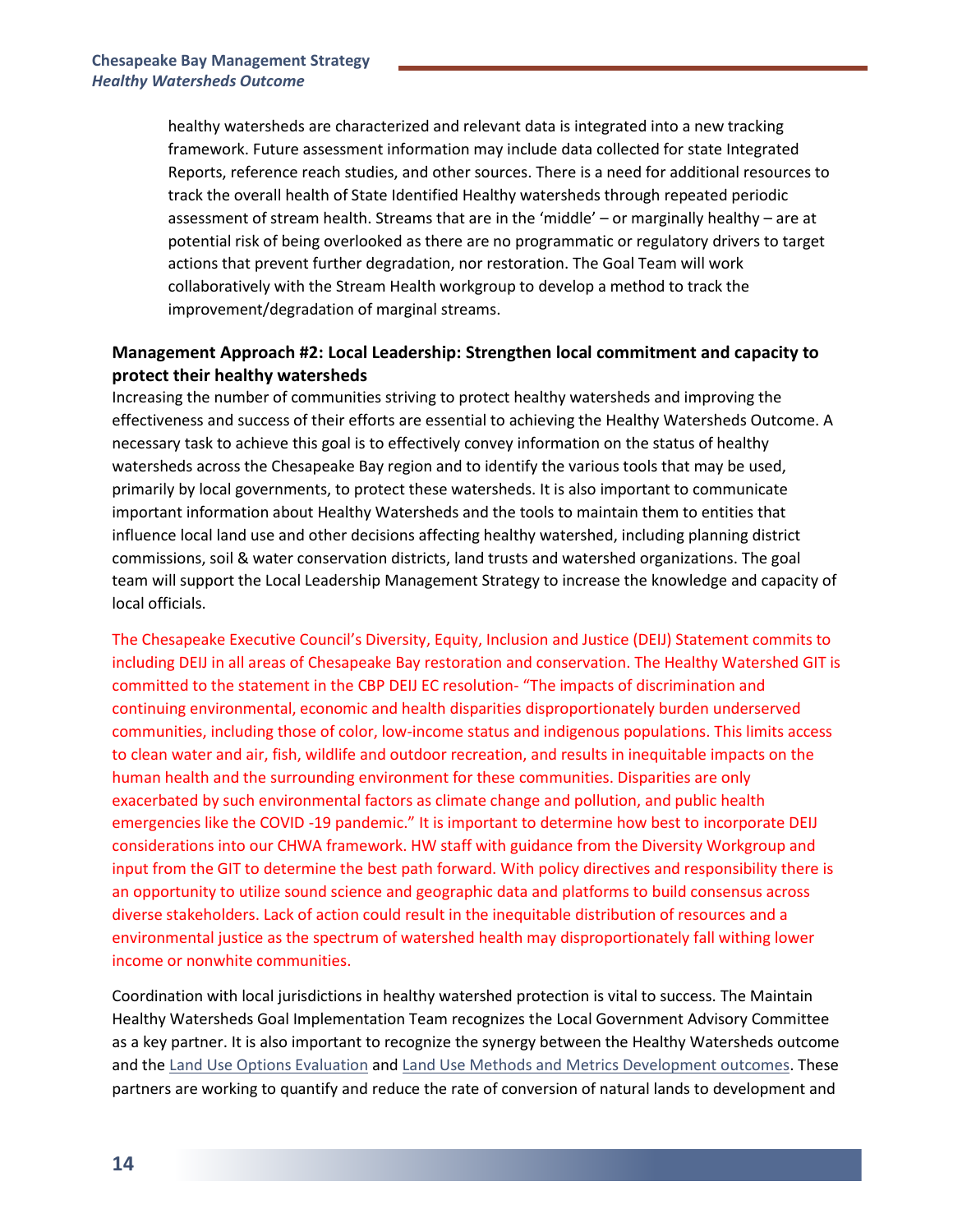by doing so will require direct coordination with local stakeholders to get relevant data, information and tools into the hands of managers on the ground. By reducing the rate of conversion to development in healthy watersheds there is a better opportunity to sustain pristine areas, and in this way, our goals are complementary. In addition, it will be important to engage with activities such as the Chesapeake Watershed Forum and the land trust community as well as reaching out to non-governmental local actors (like small watershed organizations and land trusts). As noted previously, each partner supporting this strategy will have the flexibility to support activities that identify, assess, prioritize, and protect healthy watersheds in accordance with its internal policies and available resources.

# **Management Approach #3: Federal and State Leadership: Increase communication within the federal family, so that federal programs and agency decision-making are more protective of state-identified healthy watersheds**

Although local land use decisions are the single most critical factor in the protection of healthy watersheds, federal agencies have many high-leverage opportunities to set the stage for how state and local decisions do (or do not) further the protection of healthy watersheds. These opportunities include both the implementation and oversight of regulatory programs and decision-making processes for agencies like the Federal Energy and Regulatory Commission (FERC), U.S. Department of Transportation (DOT), and state departments of transportation, as well as the EPA and state environmental and natural resource agencies.

Under this management approach, leaders within the partnership will deliver a unified message about the importance of protecting state-identified healthy watersheds in the Bay region to key federal actors. We will develop and support champions for healthy watersheds within federal agencies, and encourage them to work within their programs to improve outcomes for state-identified healthy watersheds.

# **Management Approach #4: Support state-based efforts: Encourage and recognize important activities within states**

The Healthy Watersheds Goal specifies "state-identified healthy waters and watersheds" as the target for our efforts. Therefore, state-led and state-based activities to identify, assess, and monitor healthy watersheds play critical role in achieving the Outcome. States have taken different approaches to define and identify healthy watersheds, and likewise have different plans to improve their assessment and monitoring over time. The partnership will encourage and support states in implementing and improving their assessment and monitoring programs. The goal team has provided a valued forum for mutual learning and exploration of scientific and management issues, and will continue to do so.

State leadership on federal regulatory programs, primarily the Clean Water Act (CWA) Section 303, antidegradation, and also grant programs like the National Fish and Wildlife Foundation Chesapeake Stewardship Fund and CWA Section 319 program funds, have a unique and critical role to play in achieving the Healthy Watersheds Outcome. States may also take actions to protect healthy watersheds through the outright purchase of land or easements (e.g., using CWA Section 319 funds or local donations), negotiated preservation of critical riparian and adjacent areas, more stringent postconstruction stormwater management controls, nutrient removal onsite wastewater treatment systems, better animal waste management facilities, enhanced permit requirements, stormwater impacts, or nonpoint sources of pollution. The goal team will continue to serve as a forum for mutual learning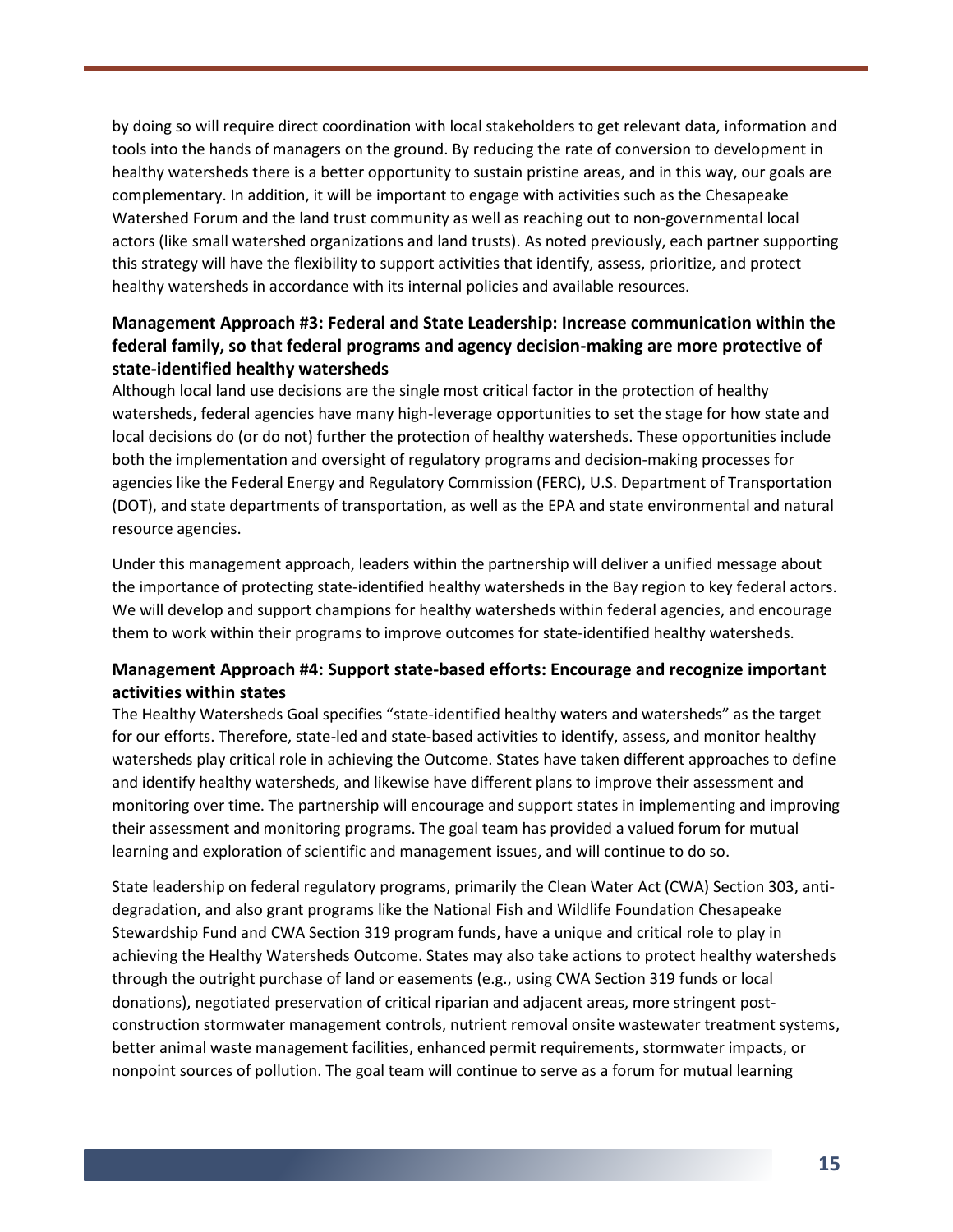among partners, and to recognize the contributions that these state-based efforts make to addressing critical gaps and achieving the Healthy Watersheds Outcome.

# **Management Approach #5: Cross-Outcome Collaboration, cooperation and integration to work towards achieving and multiple benefits**

For most of the strategy actions listed above, interactions and coordination with other Goal Implementation Teams, workgroup and advisory committees will play a key role in minimizing the effect of potential barriers to success. The HWGIT is committed to coordination and cooperation with key CBP workgroups to assure shared resources, information and priorities while reducing duplication of efforts. Potential areas for integration, communication, cooperation, and coordination with other goal teams are listed below:

- Scientific and Technical Assessment and Reporting Team: Cooperation in developing approaches for identifying, assessing, and monitoring the condition of existing healthy watersheds and seeking input on how to best utilize the results of the Chesapeake Healthy Watersheds Assessment to inform our outcome.
- Sustainable Fisheries Goal Implementation Team (Fish Habitat WG): Assistance in identifying key factors in maintaining sustainable fisheries and natural ecosystem functions and coordination of the results of the Chesapeake Healthy Watersheds Assessment with the Fish Habitat Assessment
- Habitat Goal Implementation Team: Cooperation in listing and maintaining a network of land and water habitats that support priority species, water quality, recreational uses, and scenic values. In addition, the Goal Team is collaborating with the Stream Health Workgroup to develop a methodology to identify marginal streams where restoration activity in-stream and, or in the watershed may improve stream functions and health and increase the overall number of healthy waters and watersheds. An effort will be made to link streams and various definitions for stream health (i.e., Chessie BIBI to individual state metrics related to watershed health).
- Water Quality Goal Implementation Team: Communication regarding efforts to identify, define, quantify, and incorporate conservation practices into the Chesapeake Bay Program decision support system.
- Stewardship Goal Implementation Team: Cooperation on efforts to promote individual stewardship, support environmental education, protected lands and assist citizens, communities and local governments in undertaking conservation initiatives in the Bay region. Similarly, the team supports the language outlined in the [Protected Lands Management Strategy](https://www.chesapeakebay.net/documents/22065/2018-2019_protected_lands_management_strategy.pdf) related to crediting conservation: "Land conservation is not credited towards reductions in the Bay jurisdictions' annual pollution reduction progress reporting. However, land conservation may be able to generate credits for use in compliance trades and/or as offsets for new loads. There may also be opportunities to quantify and incorporate conservation practices into the Chesapeake Bay Program decision support system and to explore how land use projections might be used to quantify future pollutant load reduction incentives for land conservation."
- Enhancing Partnering, Leadership and Management Goal Implementation Team, which is the goal team leading th[e Local Leadership Management Strategy.](https://www.chesapeakebay.net/documents/22051/2019-2020__local_leadership_workgroup_managment_strategy_(updated_04.23.19).pdf) The Local Engagement Strategy and the work of the Local Leadership Workgroup are key Coordinate with others on how to effectively compile and package resources for use in CBP outreach materials.
- Additional efforts to better integrate the work of the HWGIT with the Climate and Communications workgroup have also been identified.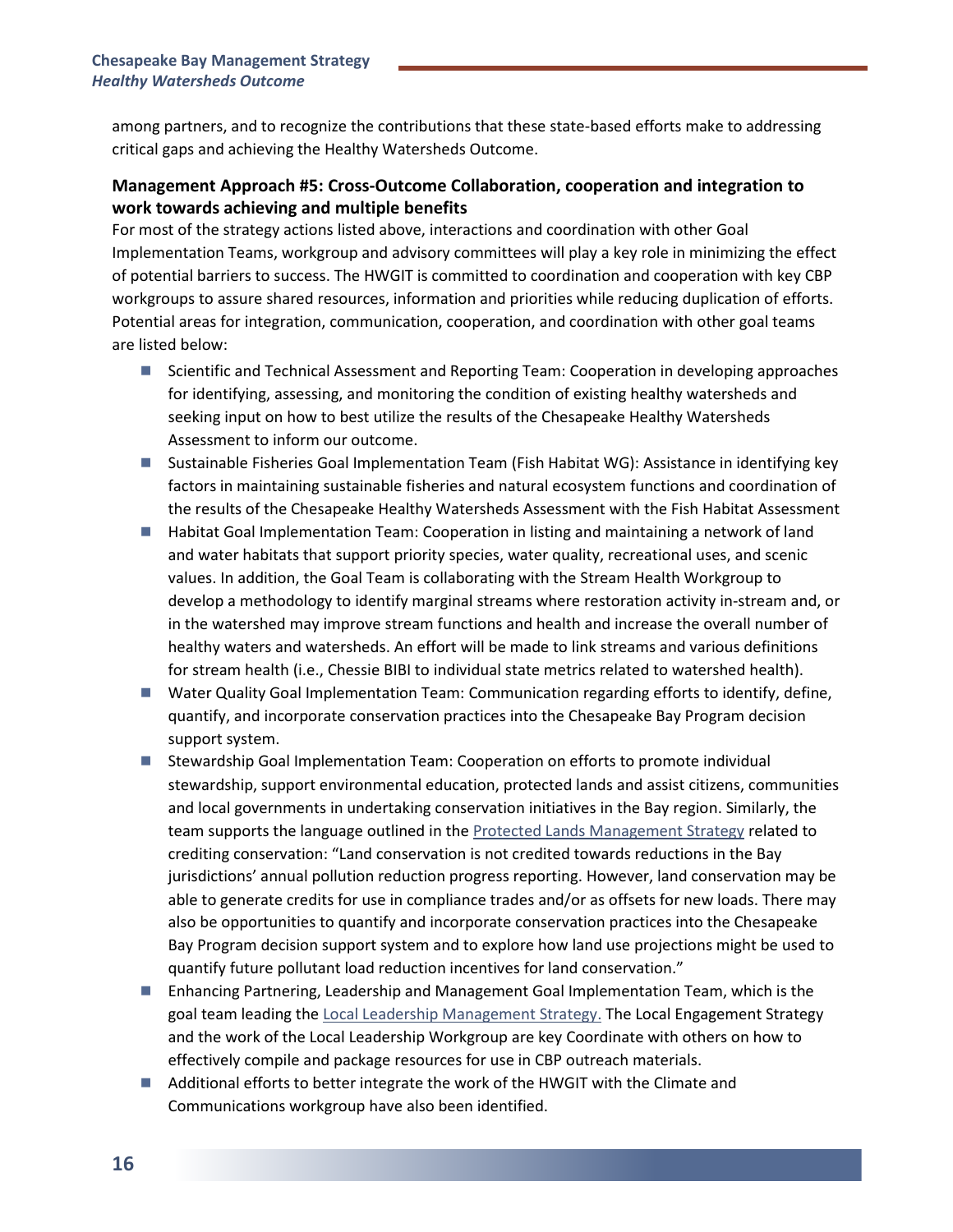■ Work with Diversity WG and utilize CBP Diversity Action team and other resources as available to incorporate equity considerations in logic and action plan, use environmental justice and equity dashboard data as overlays to inform watershed health, resiliency and vulnerability of underserved communities. General questions to consider: have benefits and improvements been distributed equitably? Have disproportionate adverse environmental impacts been reduced? How can we identify, track and reduce disproportionate impacts? Underrepresented communities need to be involved in work plan development and decisions making.

# **VII. Monitoring Progress**

### **Current monitoring programs**

While existing programs assess water quality and sometimes biota and habitat in at least a portion of waters biannually, comprehensive monitoring programs that track the status of healthy watersheds are largely not well developed. States and other entities are typically engaged more with monitoring impaired waters than assessing healthy watersheds. Moreover, the implication of a broader terrestrial component (i.e., beyond adjacent riparian habitat areas) in monitoring healthy watersheds – rather than just water quality – may represent an expanded component for agencies with few resources.

On the positive side, land use, land cover, and other land-based information is becoming more readily available, and is being packaged in more user-friendly formats. States, federal agencies, and private sector entities are developing and deploying data collection, integration, and mapping programs that can aggregate large amounts of information useful for producing baseline and trend analysis products that would support healthy watersheds tracking efforts. Most of these efforts are occurring at the local and intra-state regional level at present, but the potential for expansion is significant.

#### **New or proposed monitoring approaches**

The Healthy Watersheds Goal Implementation Team plans to work with other goal teams to cooperatively explore new/proposed monitoring approaches. There is considerable overlap among several teams relative to aquatic and terrestrial characterization and trend analyses, and substantial efficiencies can be realized by working together. One possible development that may complement the efforts described in this strategy is the upcoming inclusion of healthy watershed protection in state Clean Water Act (CWA) Section 319 Nonpoint Source Management Programs. Some states (e.g., New York) have already identified partnerships with the U.S. Environmental Protection Agency's (EPA) Healthy Watershed Initiative in their nonpoint source management program plans, and more are expected to do so in the future. As noted previously, most of the activities involving healthy watershed protection will occur at the state and local level, and states and local governments will likely require some level of assistance in ramping up existing programs to address whatever healthy watershed activities they undertake.

#### **Monitoring needs**

One of the ultimate goals of the Watershed Agreement is for jurisdictions to continually improve and increase the health of waters and habitats throughout the watershed. To achieve this goal, it is it is important to understand how stream health varies in response to anthropogenic and natural stressors. Such changes could potentially negate the Healthy Watersheds Goal Team work to sustain 100 percent of state-identified current healthy waters and watersheds. These changes also affect the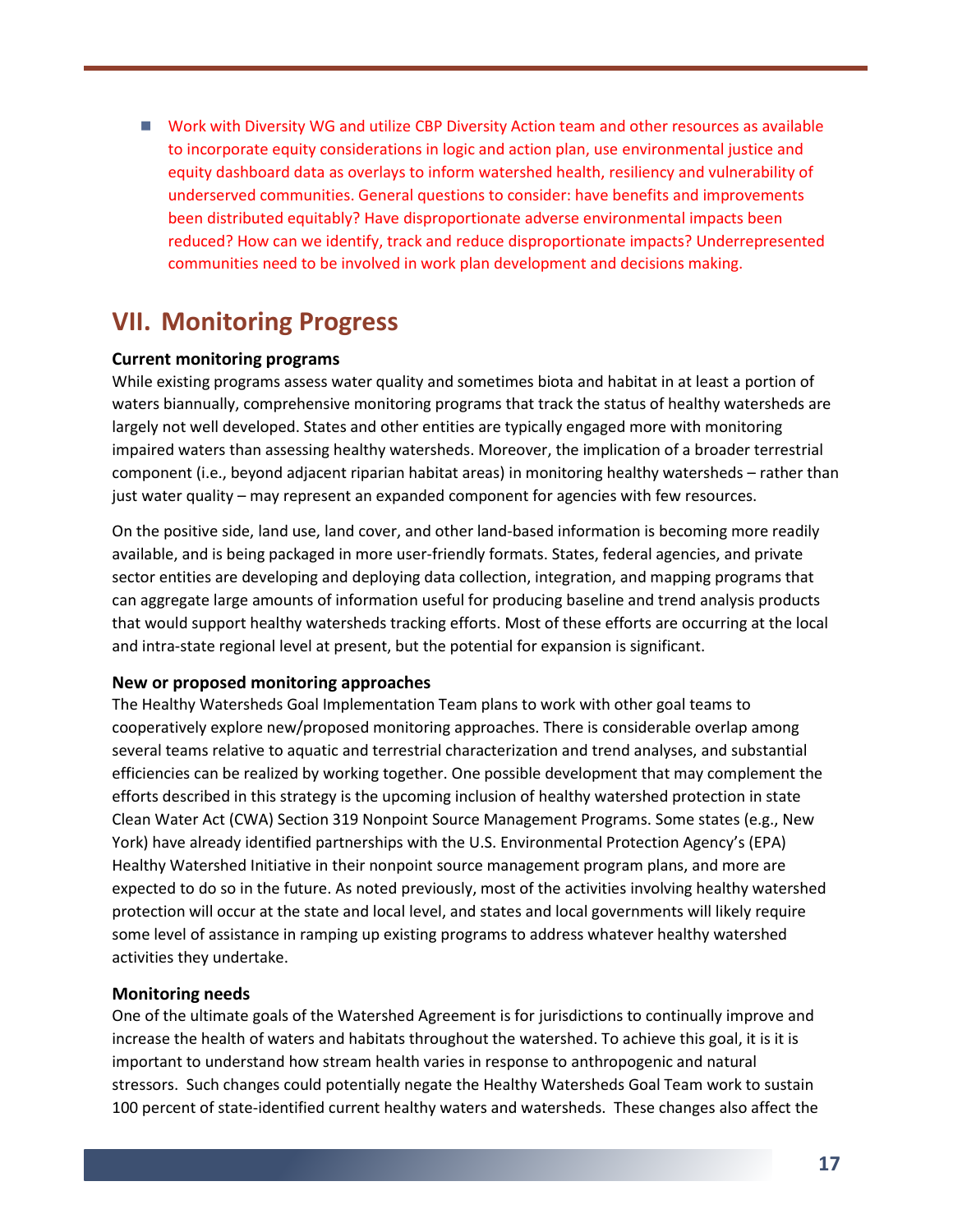work of the [Stream Health Outcome](http://www.chesapeakebay.net/managementstrategies/strategy/stream_health) and workgroup as increasing stressors are more likely to lead an increase in the number of stream impairments. Consequently, there is great value in the restoration and conservation work implemented by the Stream Health Workgroup as such work may remove stressors leading not only to an improvement in the health of impaired streams, but also in streams that are degrading, but not yet identified as impaired. Improving and increasing the health of all waters helps to protect and maintain state identified healthy waters and watersheds. Therefore, the stream monitoring needs of the Healthy Watersheds Goal Team are complementary to those of the Stream Health Workgroup, and there is a data gap that needs to be addressed to develop a method to track the improvement or degradation of streams as a result of increased or changing stressors.

# **VIII.Assessing Progress**

The assessment of progress under the Healthy Watersheds Outcome will be coordinated with other activities to ensure efficiency and effectiveness in data collection, analysis, and reporting. The Healthy Waters and Watersheds Outcome is intricately linked to many of the other Watershed Agreement Outcomes and developing a methodology to track watershed protection status will rely on the development and results of other indicators including, but not limited to, data related to stream health, black duck, and oysters. There is also considerable overlap between sustaining healthy watersheds and the broader Land Conservation Goal: Conserve landscapes treasured by citizens in order to maintain water quality and habitat; sustain working forests, farms and maritime communities; and conserve lands of cultural, indigenous and community value. The goal team is working closely with land conservation partners to track land conservation in healthy watersheds. In addition, the goal team is actively coordinating with the two Land Use outcomes below:

### **Land Use Methods and Metrics Outcome**

Continually improve the knowledge of land conversion and the associated impacts throughout the watershed. By 2016, develop a Chesapeake Bay watershed-wide methodology and local level metrics for characterizing the rate of farmland, forest and wetland conversion, measuring the extent and rate of change in impervious surface coverage and quantifying the potential impacts of land conversion to water quality, healthy watersheds and communities. Launch a public awareness campaign to share this information with citizens, local governments, elected officials and stakeholders.

# **Land Use Options Evaluation Outcome**

By the end of 2017, with the direct involvement of local governments or their representatives, evaluate policy options, incentives and planning tools that could assist them in continually improving their capacity to reduce the rate of conversion of agricultural lands, forests and wetlands as well as the rate of changing landscapes from more natural lands that soak up pollutants to those that are paved over, hardscaped or otherwise impervious. Strategies should be developed for supporting local governments' and others' efforts in reducing these rates by 2025 and beyond.

States that include healthy watershed elements in their nonpoint source pollution management programs may elect to develop methods to assess progress as part of that effort. Others may wish to collaborate in developing a separate approach, in conjunction with other partnership groups. Regardless of the approach employed, biennial updates should include a discussion on whether adequate progress